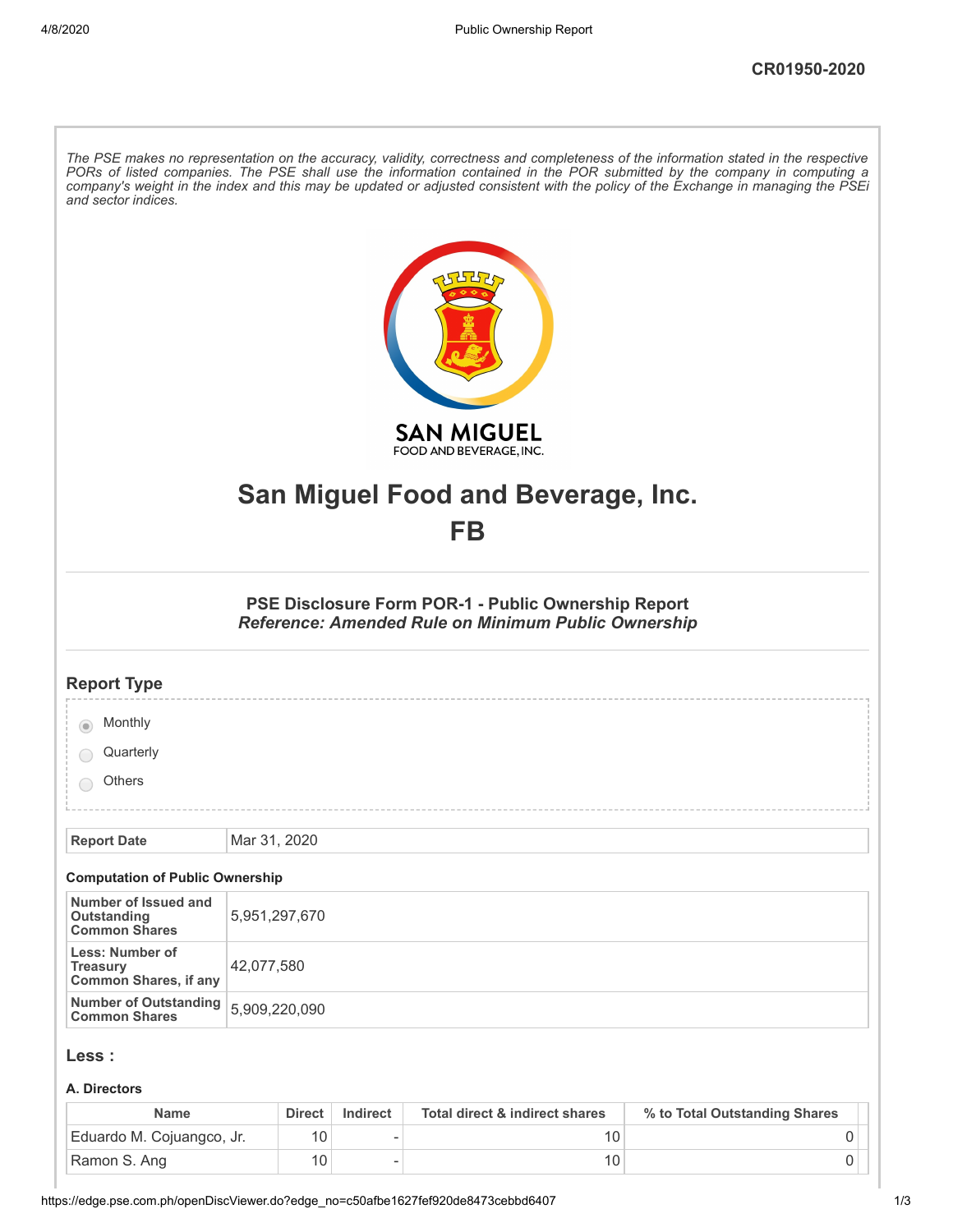| Carmelo L. Santiago      | 10  |         | 10      | 0 |
|--------------------------|-----|---------|---------|---|
| Menardo R. Jimenez       | 10  |         | 10      | 0 |
| Francisco S. Alejo III   | 10  | 230,000 | 230,010 | O |
| Ma. Romela M. Bengzon    | 10  |         | 10      | O |
| Minita V. Chico-Nazario  | 10  |         | 10      | 0 |
| Ricardo C. Marquez       | 10  |         | 10      | 0 |
| Cirilo P. Noel           | 10  |         | 10      | O |
| Roberto N. Huang         | 10  |         | 10      | 0 |
| Emmanuel B. Macalalag    | 10  |         | 10      | 0 |
| Ferdinand K. Constantino | 10  |         | 10      | O |
| Aurora T. Calderon       | 10  |         | 10      | 0 |
| Winston A. Chan          | 10  |         | 10      | 0 |
| Joseph N. Pineda         | 10  |         | 10      | 0 |
|                          | 150 | 230,000 | 230,150 | 0 |

### **B. Officers**

| <b>Name</b>                              |  | Direct   Indirect   Total direct & indirect shares   % to Total Outstanding Shares |
|------------------------------------------|--|------------------------------------------------------------------------------------|
| Ramon S. Ang (same as above)             |  |                                                                                    |
| Francisco S. Alejo III (same as above)   |  |                                                                                    |
| Roberto N. Huang (same as above)         |  |                                                                                    |
| Emmanuel B. Macalalag (same as above)    |  |                                                                                    |
| Ferdinand K. Constantino (same as above) |  |                                                                                    |
| Ildefonso B. Alindogan                   |  |                                                                                    |
| Alexandra B. Trillana                    |  |                                                                                    |
|                                          |  |                                                                                    |

# **C. Principal/Substantial Stockholders**

| <b>Name</b>            | <b>Direct</b> | Indirect | Total direct & indirect shares | % to Total Outstanding Shares |
|------------------------|---------------|----------|--------------------------------|-------------------------------|
| San Miguel Corporation | 5,245,082,440 | ۰        | 5,245,082,440                  | 88.76                         |
|                        | 5,245,082,440 |          | 5,245,082,440                  | 88.76                         |

# **D. Affiliates**

| <b>Name</b> | <b>Direct</b> | Indirect | Total direct & indirect shares | % to Total Outstanding Shares |
|-------------|---------------|----------|--------------------------------|-------------------------------|
| None        |               |          |                                |                               |
|             |               |          |                                |                               |

# **E. Government**

| <b>Name</b> | <b>Direct</b> | <b>Indirect</b> | Total direct & indirect shares | % to Total Outstanding Shares |
|-------------|---------------|-----------------|--------------------------------|-------------------------------|
| None        |               |                 |                                |                               |
|             |               |                 |                                |                               |

### **F. Banks**

| <b>Name</b> | <b>Direct</b> | Indirect | Total direct & indirect shares | % to Total Outstanding Shares |
|-------------|---------------|----------|--------------------------------|-------------------------------|
| None        |               |          |                                |                               |
|             |               |          |                                |                               |

# **G. Employees**

| <b>Name</b> | <b>Direct</b> | Indirect | Total direct & indirect shares | % to Total Outstanding Shares |
|-------------|---------------|----------|--------------------------------|-------------------------------|
| None        |               |          |                                |                               |
|             |               |          |                                |                               |